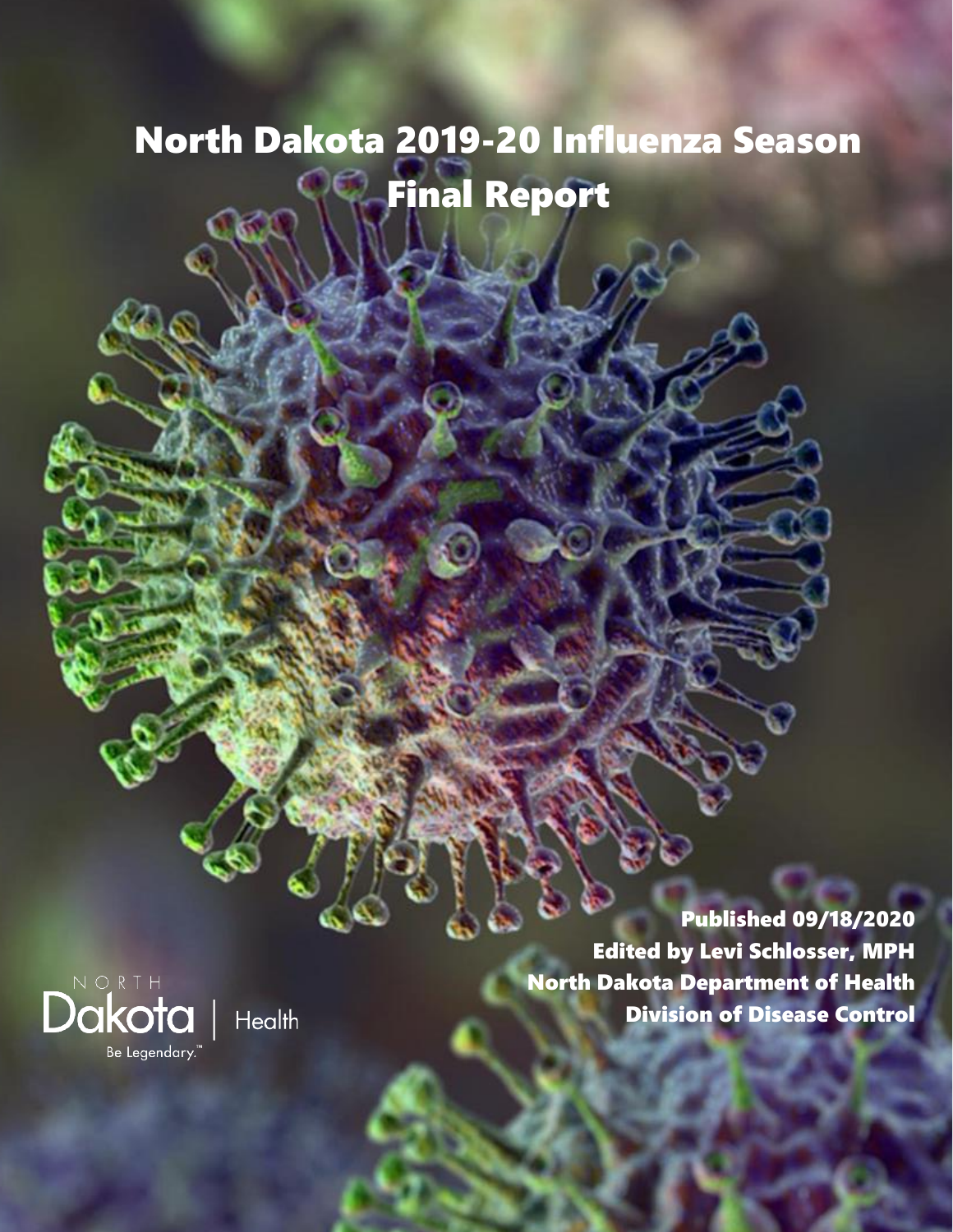This page intentionally left blank.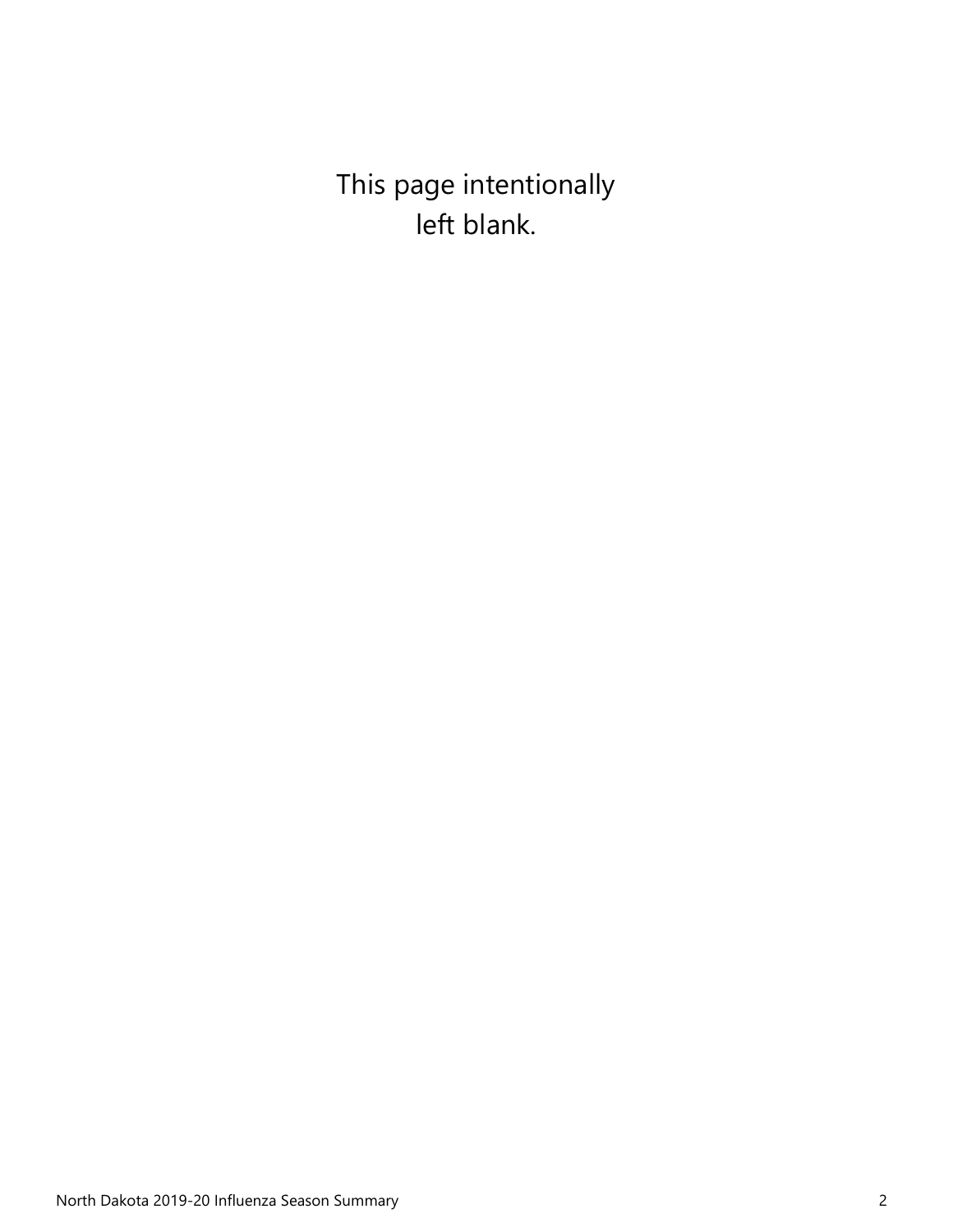# **Summary**

The North Dakota Department of Health (NDDoH) received reports of 12,502 cases of laboratory-identified influenza, the largest seasonal case count on record. This statistic captures cases that are identified with a laboratory test; cases diagnosed based on symptomology or contact with another known case are not reported and are not included. Additionally, not all people with influenza will seek the care of a medical professional. Therefore, the true seasonal burden of influenza is likely higher than presented in this report.

The predominant strain this season was 2009 Influenza A H1N1, with 375 laboratory-confirmed cases of the strain; this was also the predominant strain in the 2018-19 season. As usual, the influenza AH3N2 strain also circulated in much lower numbers, as did the Influenza B Yamagata strain. This season saw a high number of Influenza B cases early in the influenza season, which is unusual compared to recent seasons. Influenza B Victoria circulated in similar numbers to 2009 A H1N1, with 364 confirmed cases. According to the Centers for Disease Control and Prevention (CDC), the 2019-2020 season was one of the most severe seasons on records, and the second most severe since the 2009 pandemic.



#### **Number of Reported Laboratory-Identified Influenza Cases by Week Number**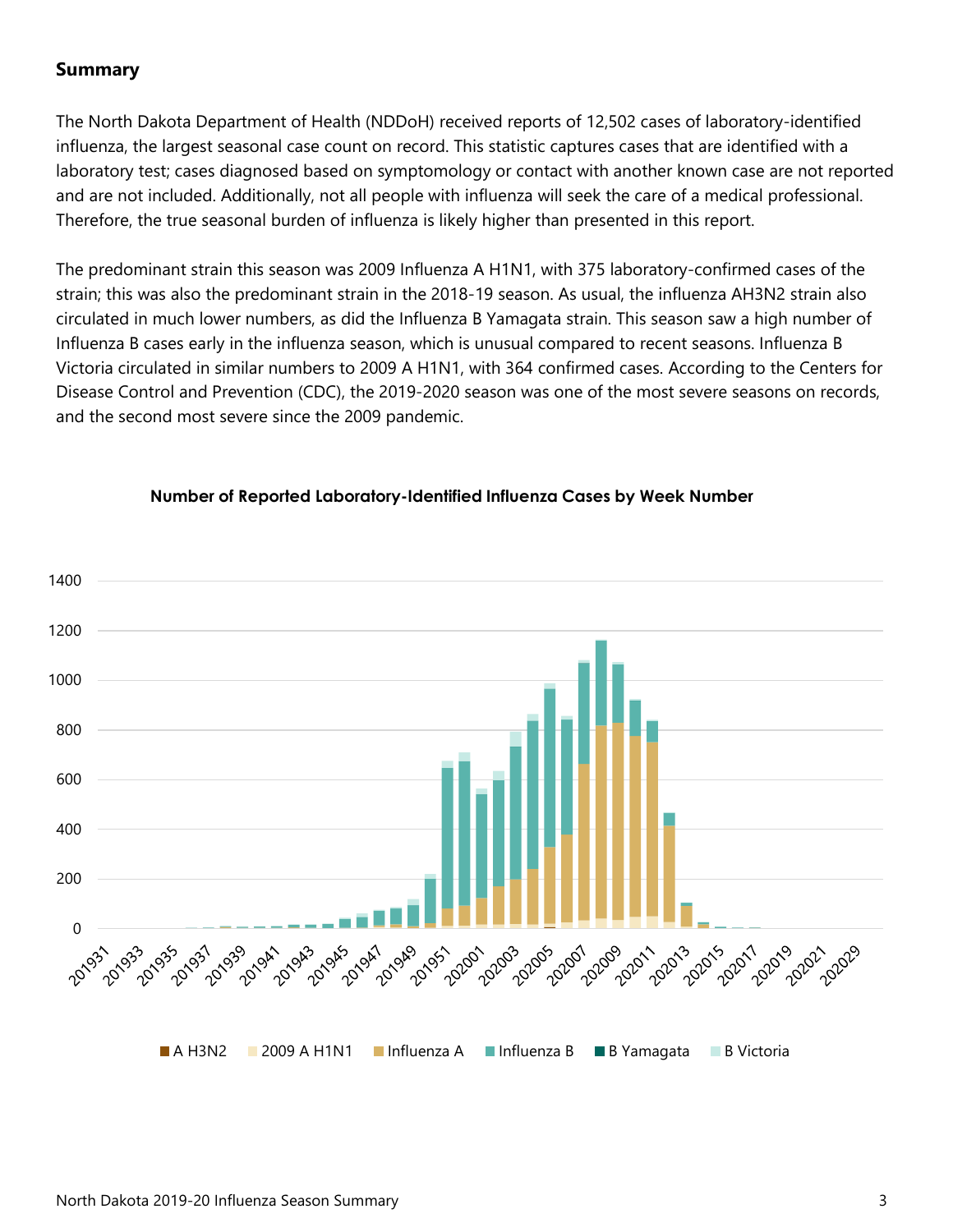| County             | <b>Total Cases</b> |
|--------------------|--------------------|
| Adams              | 60                 |
| <b>Barnes</b>      | 189                |
| Benson             | 126                |
| <b>Billings</b>    | 3                  |
| Bottineau          | 72                 |
| Bowman             | 62                 |
| <b>Burke</b>       | 34                 |
| Burleigh           | 1096               |
| Cass               | 2558               |
| Cavalier           | 61                 |
| Dickey             | 113                |
| Divide             | 25                 |
| Dunn               | 57                 |
|                    | 33                 |
| Eddy               | 76                 |
| Emmons             | 83                 |
| Foster             |                    |
| Golden valley      | 8                  |
| <b>Grand forks</b> | 1110               |
| Grant              | $\overline{28}$    |
| Griggs             | 54                 |
| Hettinger          | 42                 |
| Kidder             | 36                 |
| Lamoure            | 40                 |
| Logan              | 47                 |
| Mchenry            | 95                 |
| Mcintosh           | 69                 |
| Mckenzie           | 332                |
| Mclean             | 225                |
| Mercer             | 189                |
| Morton             | 425                |
| Mountrail          | 163                |
| Nelson             | 48                 |
| Oliver             | 17                 |
| Pembina            | 181                |
| Pierce             | 46                 |
| Ramsey             | 269                |
| Ransom             | 69                 |
| Renville           | 46                 |
| Richland           | 260                |
| Rolette            | 331                |
| Sargent            | 71                 |
| Sheridan           | 7                  |
| Sioux              | 160                |
| Slope              | 6                  |
| Stark              | 614                |
| Steele             | 21                 |
|                    | 311                |
| Stutsman           | 20                 |
| Towner             | 84                 |
| Traill             |                    |
| Walsh              | 218                |
| Ward               | 1512               |
| Wells              | 34                 |
| Williams           | 666                |

# **Demographics**

Influenza cases were reported for all counties in North Dakota. An increase in the number of hospitals and clinics sending influenza reports electronically likely contributed to the high case count for this season.



**Case Count** for Lab-Confirmed Cases by Age Group

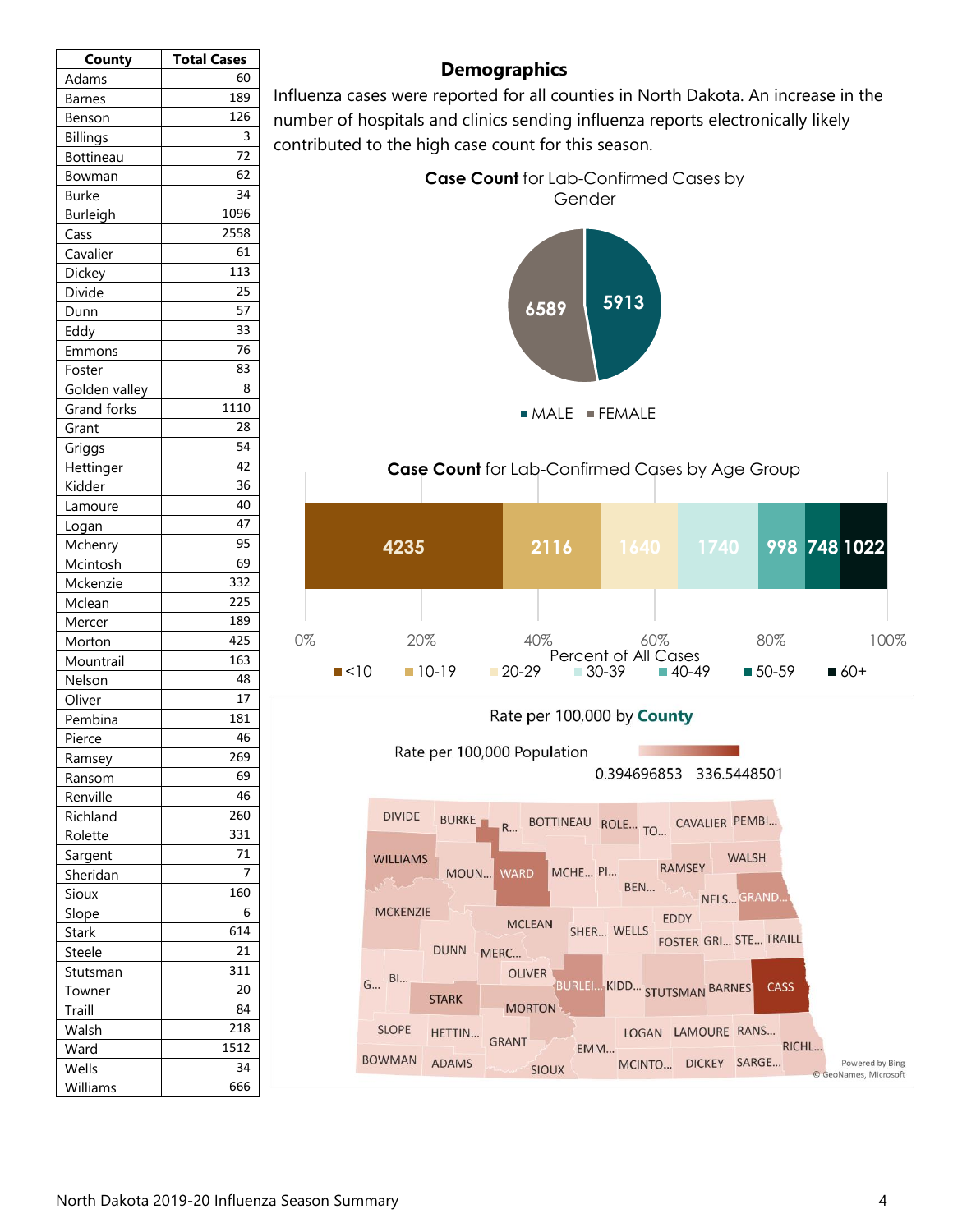# **Deaths**

For the 2019-20 influenza season, 21 deaths were reported in North Dakota. This data is gathered using Vital Records data, as well as individual reports from physicians. Influenza deaths in North Dakota are often underreported; influenza deaths are not reportable to the NDDoH, and flu-related deaths may be attributed to other common conditions such as pneumonia.

In addition, 482 pneumonia deaths were identified in the death record. The NDDoH tracks pneumonia deaths because influenza generally contributes significantly to the number of deaths due to pneumonia during the influenza season. Because influenza is not always diagnosed with a laboratory test, tracking pneumonia deaths is another way to illustrate the magnitude of the influenza season. While this influenza season had the largest number of laboratory-confirmed cases reported, there were more total deaths attributed to pneumonia during the 2017-18 season. Nationally, the percentage of deaths attributed to pneumonia and influenza was above the pandemic threshold beginning week 1.



#### **Pneumonia Deaths During the Past Five Seasons**

### **Seasonal Timing and Multi-Season Comparison**

The 2019-20 influenza season peaked the week ending February 22nd (week 8), one week later than the previous season. Overall, influenza season in North Dakota typically peaks between January and March, so timing for 2019-20 was not unusual. However, we did see significant circulation (particularly of influenza B) early in the season, which slightly decreased before peaking in late February, a trend not seen in recent seasons.

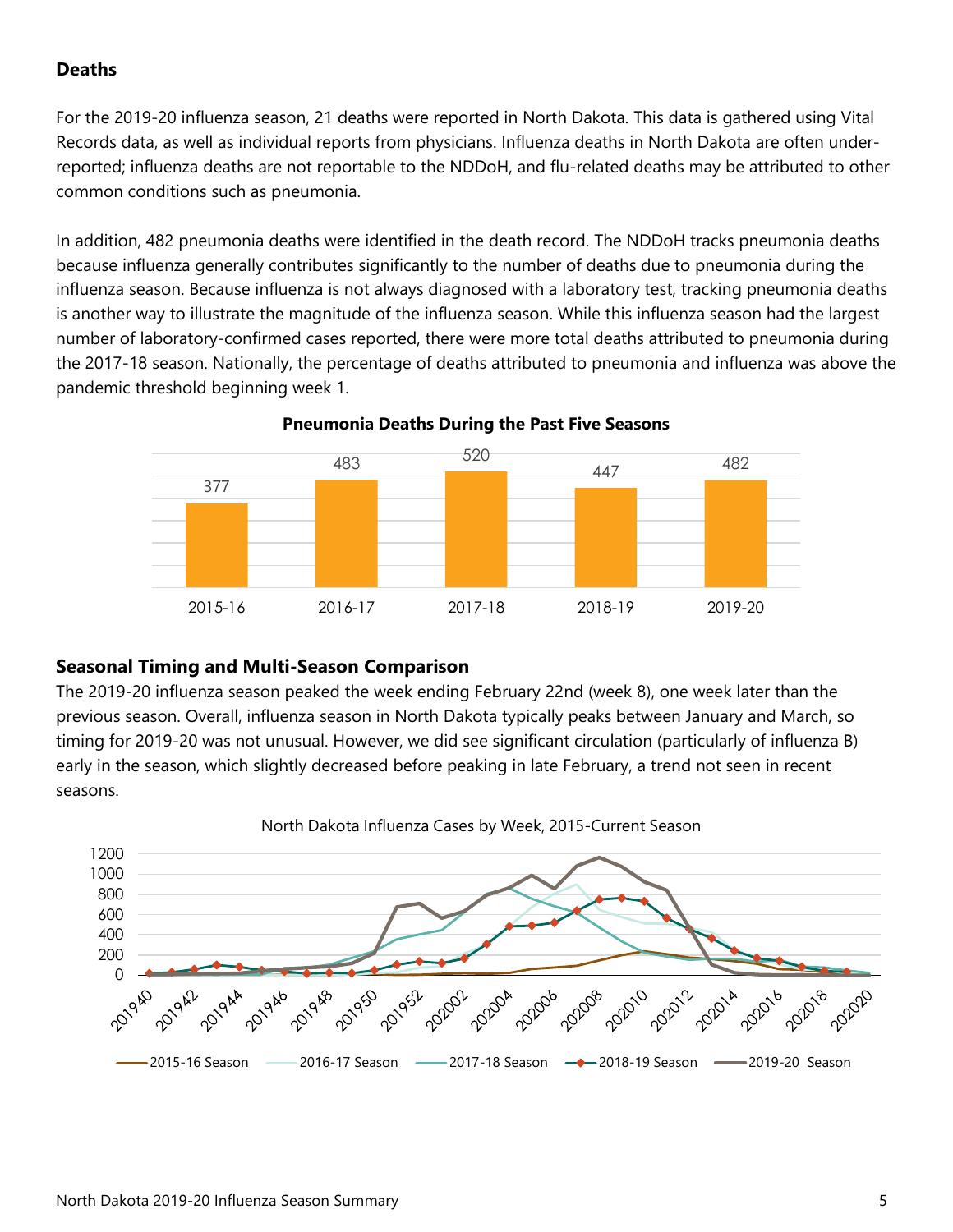# **Outpatient Influenza-like Illness Network (ILINet)**

Ten individual health care providers or clinics located throughout the state submitted influenza-like illness (ILI) data to the NDDoH as part of the national ILINet sentinel provider program. ILI is defined as having a fever accompanied by a cough and/or sore throat. Percent ILI peaked the 52nd week of 2019, the week ending December 28<sup>th</sup>, with 9.31 percent of visits due to ILI. The seasonal threshold for ILI in North Dakota is 2.8 percent. For the 2019-20 season, this threshold was exceeded for 9 straight weeks, starting with week 50 (the week ending December 14<sup>th</sup>, 2019). It is important to note that the COVID-19 pandemic affected healthcare seeking behavior, and visits for influenza-like illness likely include visits COVID-19-like illness.



# **Laboratory Surveillance**

Thirty-two laboratories in North Dakota participated in the laboratory sentinel program for the season, submitting the total number of influenza tests conducted and the total number of positive results. Tests include rapid, DFA, culture, and molecular methodology. Ten percent or greater positivity is considered a baseline for season-level influenza activity. Percent positivity for the 2019-20 season was above 10 percent for 18 weeks (down from 20 last year) beginning in week 46, the week ending November  $14<sup>th</sup>$ , 2019. The highest percent positivity was 36.99 percent during week 10, the week ending March 9<sup>th</sup>, 2019.